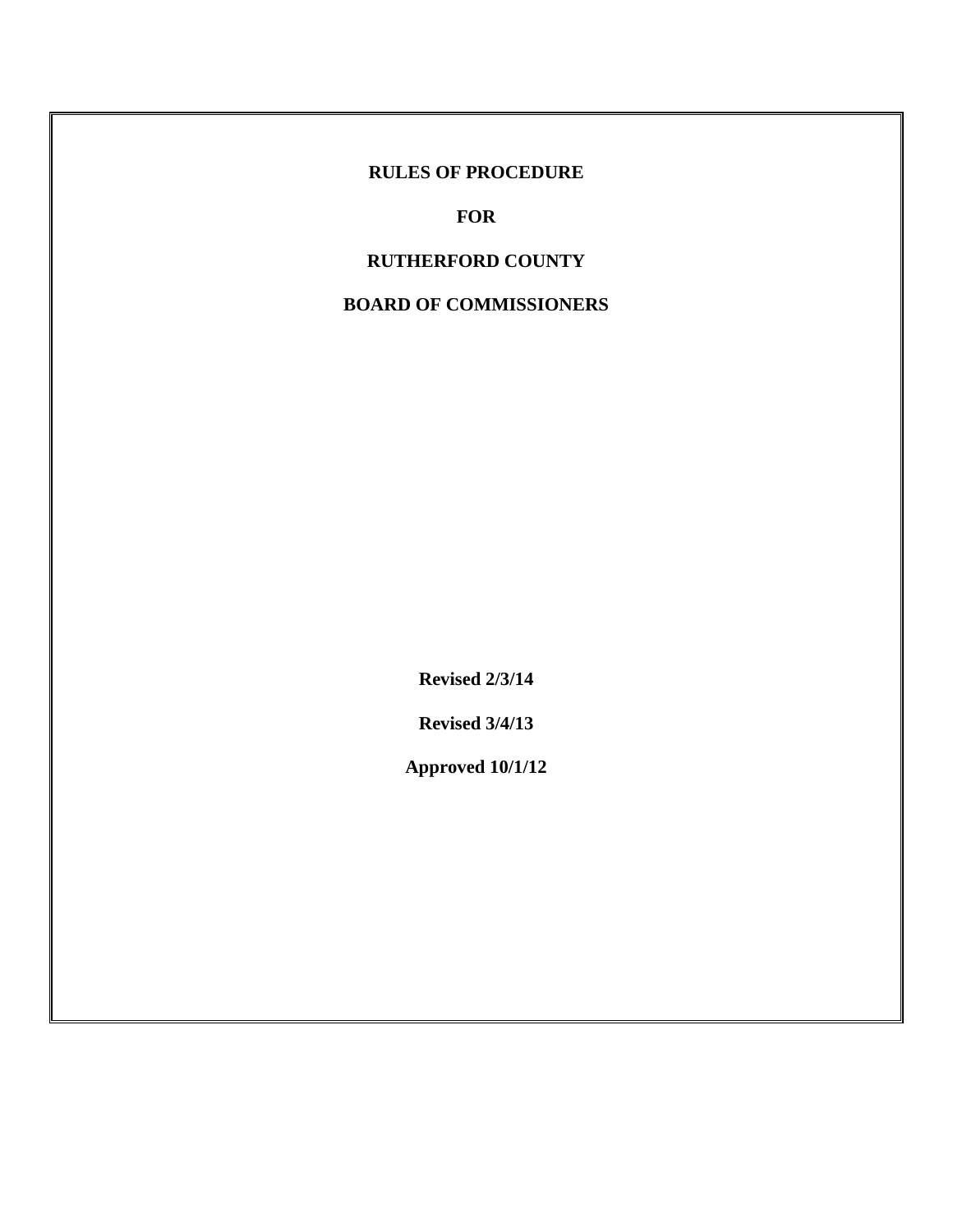# **Contents**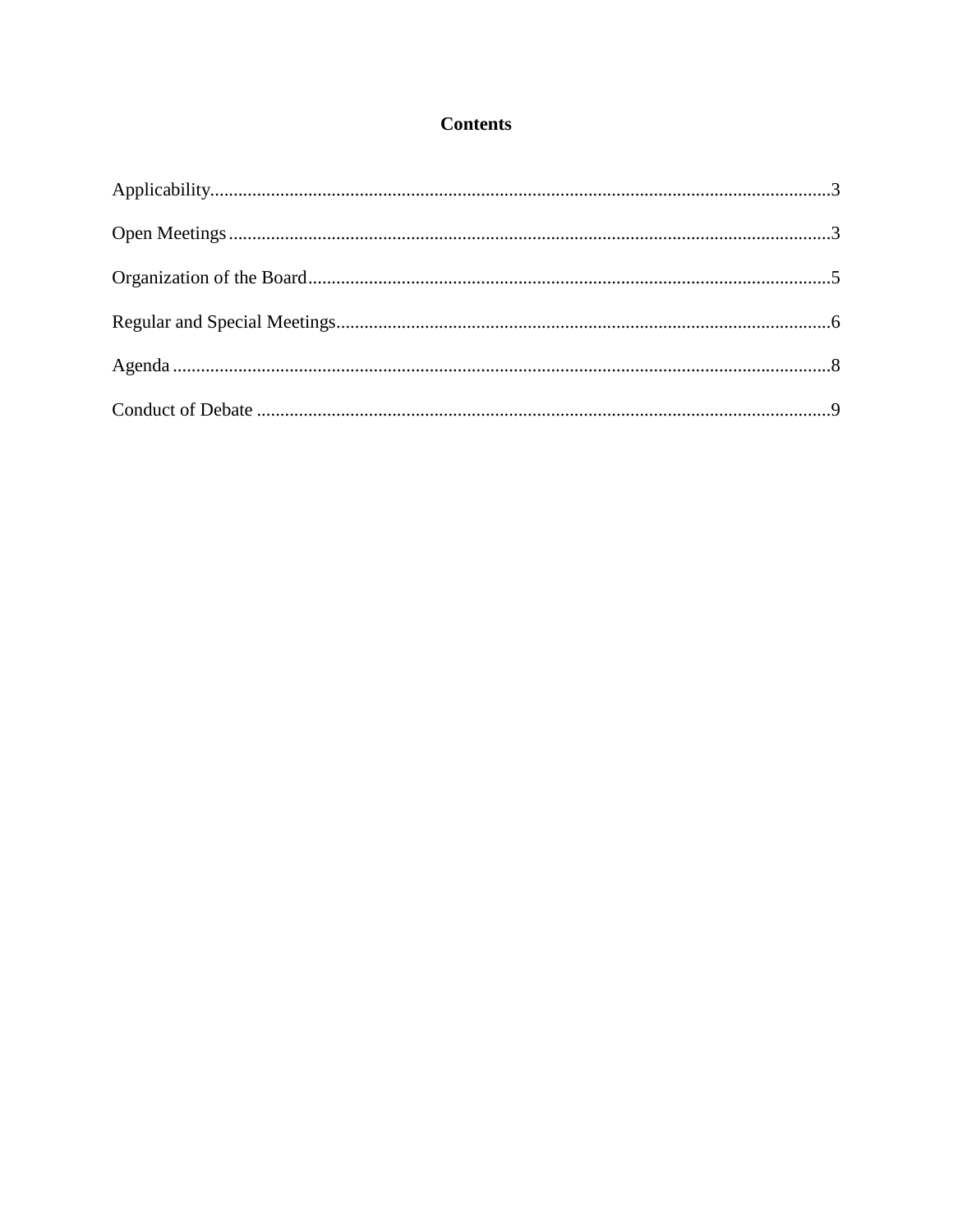#### **RULES OF PROCEDURE**

#### **FOR**

#### **RUTHERFORD COUNTY BOARD OF COMMISSIONERS**

### **I. Applicability**

**Rule 1. Applicability of Rules.** These rules apply to all meetings of the Board of Commissioners of Rutherford County at which the Board is empowered to exercise any of the executive, quasi-judicial, administrative, or legislative powers conferred on it by law.

**Comment:** On the whole, rules of procedure of a governing Board are intended to govern formal meetings of the Board to exercise any of its executive and legislative powers conferred by law. These rules fulfill that purpose and also are designed to ensure Board compliance with the Open Meetings Law G.S. 143-318.9 through -318.18, which applies to any gathering of a majority of the Board to discuss public business. The rules also apply to regular informal work sessions or committee meetings where public business is discussed but no official action taken.

#### **II. Open Meetings**

(Superseded by North Carolina Public Meetings' Law)

#### **Rule 2. Meetings to Be Open.**

**(a)** The public policy of North Carolina and of Rutherford County is that the hearings, deliberations, and actions of this Board and its committees be conducted openly.

**(b)** Except as otherwise provided in these rules and in accordance with applicable law, each official meeting of the Rutherford County Board of Commissioners shall be open to the public, and any person is entitled to attend such a meeting.

**Comment:** See GS. 143-318.10(a)

**(c)** For the purposes of the provisions of these rules concerning open meetings, an official meeting of the Board is defined as any gathering together at any time or place or the simultaneous communication by conference telephone or other electronic means of a majority of Board members for the purpose of conducting hearings, participating in deliberations, or voting upon or otherwise transacting public business within the jurisdiction, real or apparent, of the Board However, a social meeting or other informal gathering of the Board members does not constitute an official meeting unless it is called or held to evade the spirit and purposes of the laws requiring meetings to be open.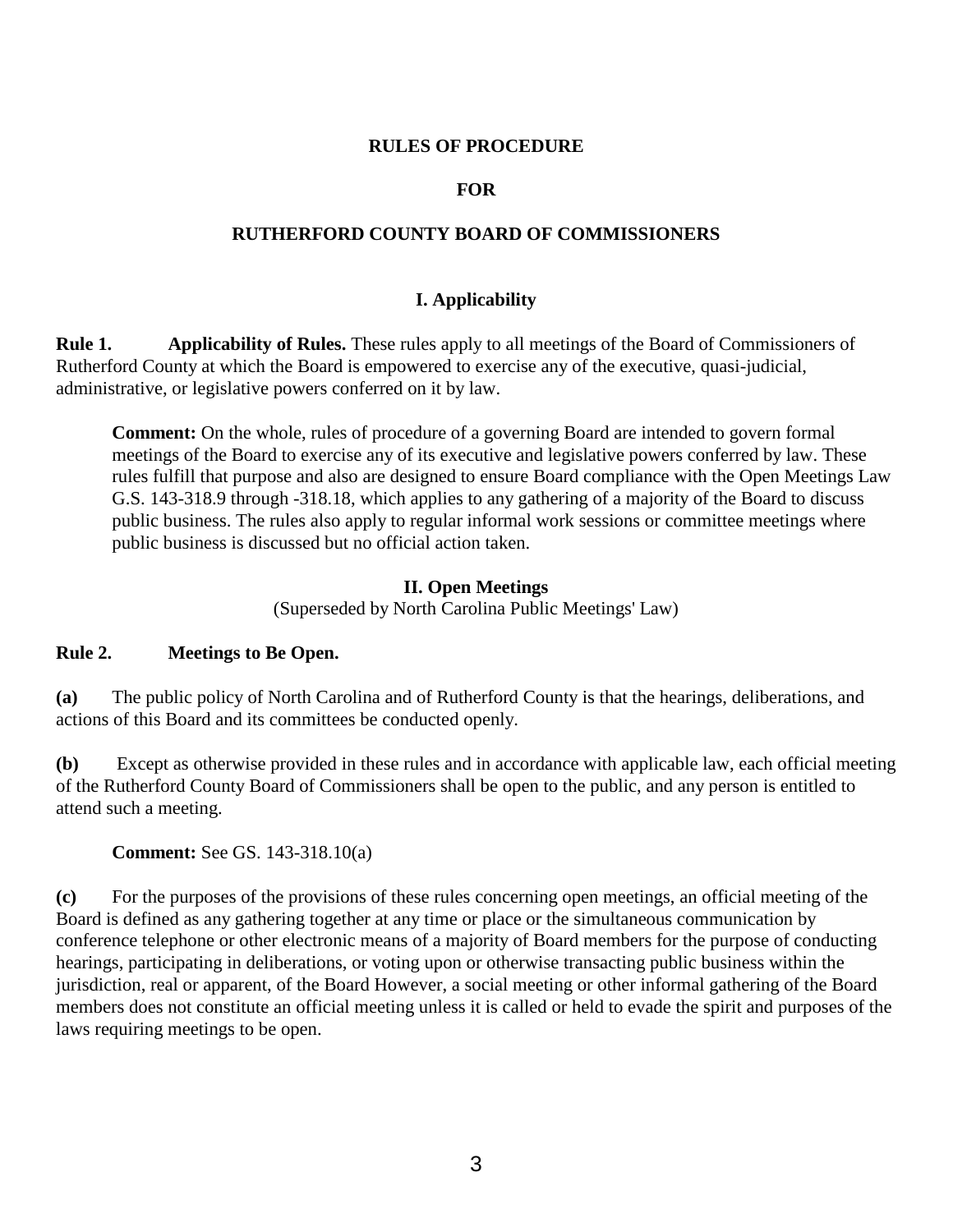# **Rule 3. Closed Sessions.**

**(a)** The Board may hold a Closed Session and exclude the public only when a closed session is required:

(1) To prevent the disclosure of information that is privileged or confidential pursuant to the law of this State or of the United States, or not considered a public record within the meaning of Chapter 132 of the General Statutes.

(2) To prevent the premature disclosure of an honorary degree, scholarship, prize, or similar award.

(3) To consult with an attorney employed or retained by the Board in order to preserve the attorney-client privilege between the attorney and the Board, which privilege is hereby acknowledged. General policy matters may not be discussed in a closed session and nothing herein shall be construed to permit a Board to close a meeting that otherwise would be open merely because an attorney employed or retained by the Board is a participant. The Board may consider and give instructions to an attorney concerning the handling or settlement of a claim, judicial action, mediation, arbitration, or administrative procedure. If the Board has approved or considered a settlement, other than a malpractice settlement by or on behalf of a hospital, in closed session, the terms of that settlement shall be reported to the Board and entered into its minutes as soon as possible within a reasonable time after the settlement is concluded.

(4) To discuss matters relating to the location or expansion of industries or other businesses in the area served by the Board, including agreement on a tentative list of economic development incentives that may be offered by the Board in negotiations. The action approving the signing of an economic development contract or commitment, or the action authorizing the payment of economic development expenditures, shall be taken in an open session.

(5) To establish, or to instruct the Board's staff or negotiating agents concerning the position to be taken by or on behalf of the Board in negotiating (i) the price and other material terms of a contract or proposed contract for the acquisition of real property by purchase, option, exchange, or lease; or (ii) the amount of compensation and other material terms of an employment contract or proposed employment contract.

(6) To consider the qualifications, competence, performance, character, fitness, conditions of appointment, or conditions of initial employment of an individual public officer or employee or prospective public officer or employee; or to hear or investigate a complaint, charge, or grievance by or against an individual public officer or employee. General personnel policy issues may not be considered in a closed session. A Board may not consider the qualifications, competence, performance, character, fitness, appointment, or removal of a member of the Board or another body and may not consider or fill a vacancy among its own membership except in an open meeting. Final action making an appointment or discharge or removal by a Board having final authority for the appointment or discharge or removal shall be taken in an open meeting.

(7) To plan, conduct, or hear reports concerning investigations of alleged criminal misconduct.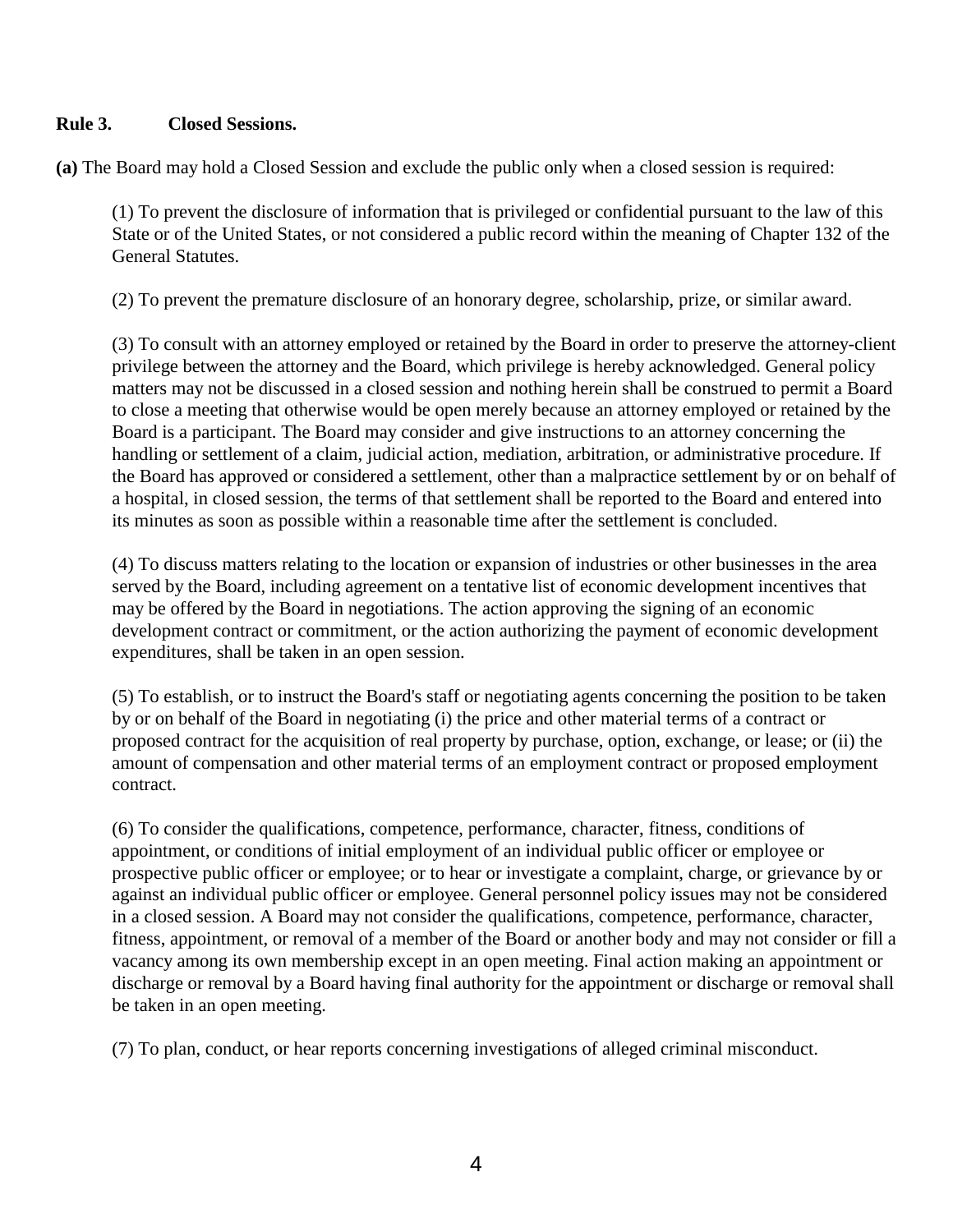(8) To formulate plans by a local Board of education relating to emergency response to incidents of school violence.

(9) To discuss and take action regarding plans to protect public safety as it relates to existing or potential terrorist activity and to receive briefings by staff members, legal counsel, or law enforcement or emergency service officials concerning actions taken or to be taken to respond to such activity.

**(b) Calling a Closed Session**. -- A Board may hold a closed session only upon a motion duly made and adopted at an open meeting. Every motion to close a meeting shall cite one or more of the permissible purposes listed in section (a) of this rule. A motion based on subdivision (a)(1) of this rule shall also state the name or citation of the law that renders the information to be discussed privileged or confidential. A motion based on subdivision (a)(3) of this rule shall identify the parties in each existing lawsuit concerning which the Board expects to receive advice during the closed session.

**(c)** Unless the motion to go into closed session provides otherwise, the county manager, county attorney, and clerk to the Board shall attend the closed session. No other person shall attend the closed session unless specifically invited by majority vote of the Board.

**Comment:** The Open Meetings Law does not address this point. Although they have no legal right to attend an closed session, the manager, attorney, and clerk to the Board are officers of the Board itself, and most Boards will want them present at every meeting. All other persons should be excluded unless their presence is reasonably necessary to facilitate the Board's deliberations.

### **III. ORGANIZATION OF THE BOARD**

### **Rule 4. Organizational Meeting**

**(a) Even-numbered Years.** The Board shall hold an organizational special meeting at its regular meeting place at 10:00 A.M. on the first Monday in December of each even-numbered year. The agenda for this organizational meeting shall be limited to induction of newly elected members of the Board of County Commissioners and other elected county officials and organization of the Board for the ensuing year. The organizational meeting shall be convened and concluded before the regular December meeting is convened. The Clerk to the Board of Commissioners shall call the meeting to order and shall preside until a chair is elected. If they have not already been sworn and inducted into office, the newly elected members of the Board shall take and subscribe the oath of office as the first order of business. As the second order, the Board shall elect a chair and vice-chair from among its members. As the third order, the Board shall approve the bonds of the sheriff and the register of deeds and induct them and any other newly elected county officials into office.

**(b) Odd-numbered Years**. At the first regular meeting in December of each odd-numbered year, the first order of business shall be approval of the minutes of the previous meeting. The second order of business shall be election of the chair and vice-chair for the ensuing year.

**Comment:** This rule incorporates the requirements of G.S. 153A-26 concerning the times for organizational meetings and the qualifications of new members and the requirements of G.S. 153A-39 concerning the election of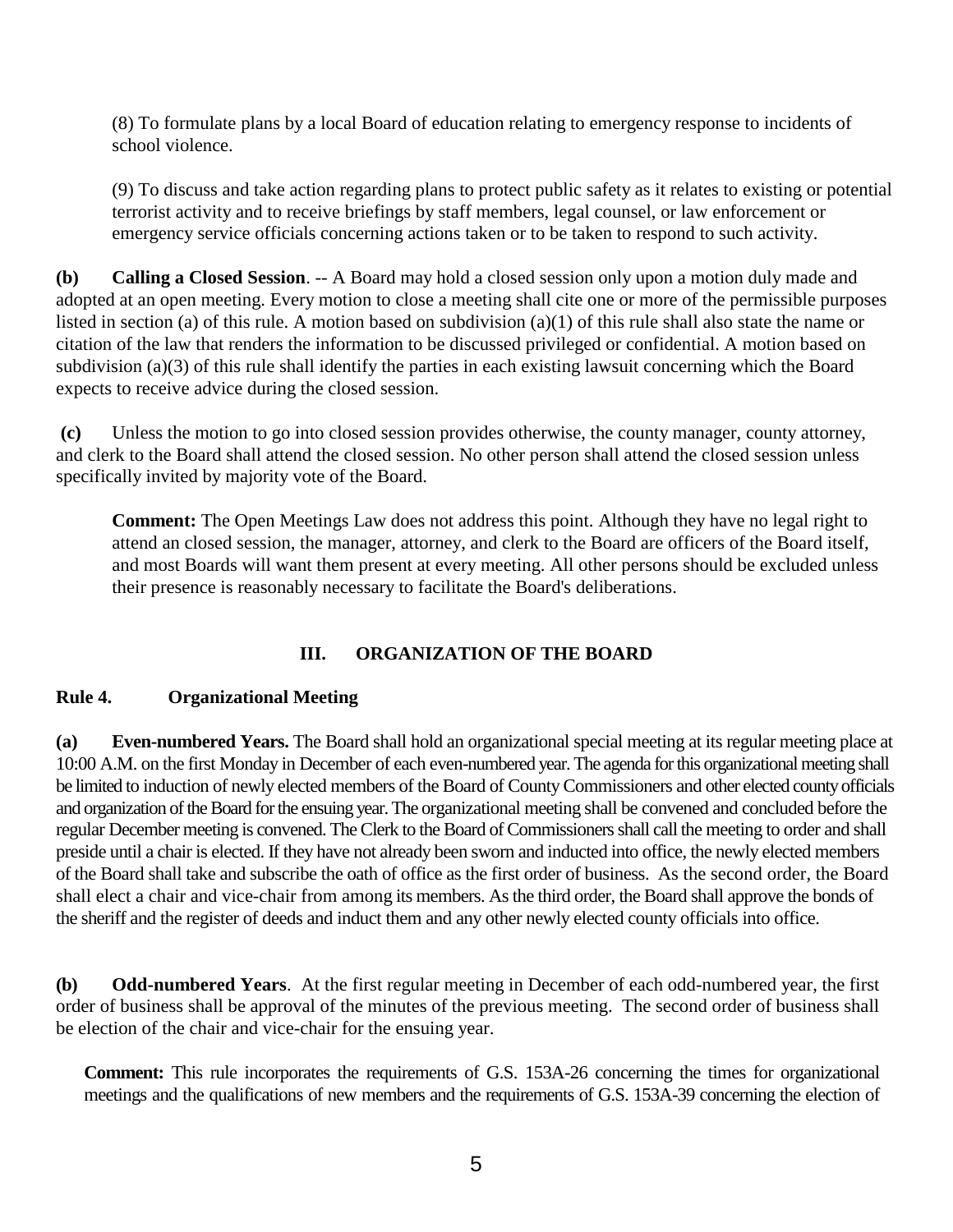the chair and the vice-chair. G.S. 161-4 (for the register of deeds) and G.S. 162-9 (for the sheriff) require the Board to approve the bonds of these officials.

G.S. 153A-26 provides that the oath of office is that prescribed by Article VI, Section 7; of the North Carolina Constitution (see also G.S. 11-6 and G.S. 11-7) and may be administered by any person authorized by law to administer oaths. The written statement of the oath shall be signed by each new member and filed with the clerk to the Board. The statute also provides that a new member who cannot be present at the organizational meeting may take and subscribe the oath later.

**Rule 5. Election of the Chair.** The chair and vice chair of the Board shall be elected annually for a term of one year and shall not be removed from the office of chair and vice chair unless he or she becomes disqualified to serve as a Board member.

**Comment:** G.S. 153A-39 provides for the election of a chair and states that he or she is chosen "for the ensuing year."

### **IV. Regular and Special Meetings**

#### **Rule 6. Regular and Special Meeting.**

**(a) Regular Meetings.** The Board shall hold a regular meeting on the first Monday of each month. If a regular meeting day is a holiday on which county offices are closed, the meeting shall be held on the next business day or such succeeding day as may be specified in a motion approved by the Board. Regular meetings shall be held at the Rutherford County Office Building and shall begin at 6:00 P.M. The Board may change the place or time of a particular regular meeting within a specified period by resolution adopted, posted, and noticed at least seven days before the change takes effect. Such a resolution shall be filed with the clerk to the Board and posted at or near the regular meeting place, and copies shall be sent to all persons who have requested notice of special meetings of the Board.

**Comment:** See GS. 143-318.12(b)(1) and G.S. 153A-40(a) and GS. 153A-40Board.

**(b) Special Meetings.** The chair or a majority of Board members may at any time call a special meeting of the Board by signing a written notice stating the time and place of the meeting and the subjects to be considered. Such notice shall be delivered to the Clerk to the Board who shall cause the notice to be posted on the courthouse bulletin Board and the door of the Rutherford County Office Building and sent via electronic or other means to the chair and all other Board members or left at the usual dwelling place of each member at least forty-eight hours before the meeting. In addition, the notice shall be mailed or sent via electronic or other means to individual persons and news organizations having requested such notice as provided in section (e), below. Only items of business specified in the notice may be transacted at a special meeting, unless all members are present or those not present have signed waivers.

**Comments**: See GS. 153A40(a) and 143-318.12(b)(2).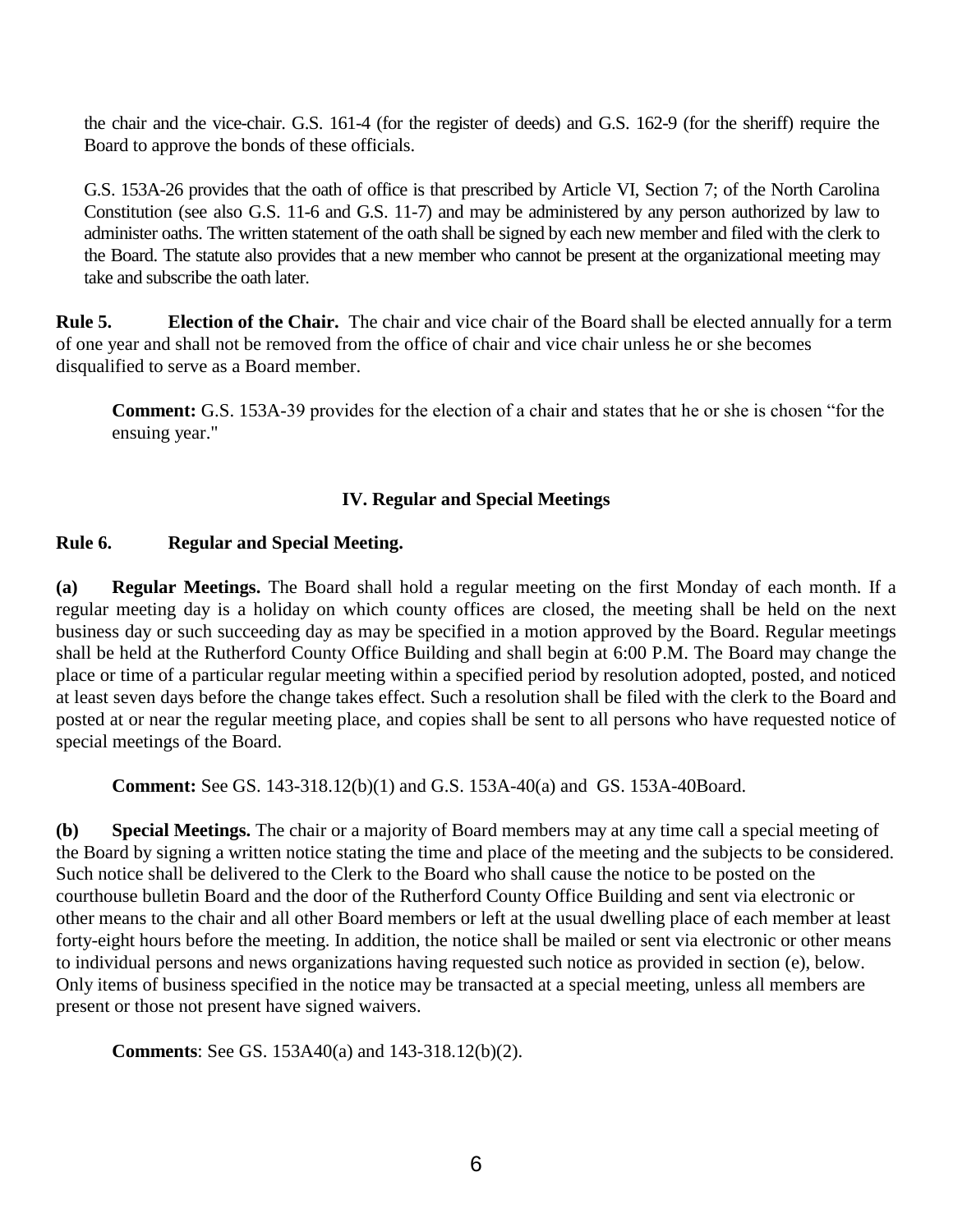**(c) Emergency Meetings.** If a special meeting is called to deal with an unexpected circumstance requiring immediate consideration, the notice requirements of this rule do not apply. However, the person or persons calling an emergency meeting shall take reasonable action to inform the other members and the public of the meeting. Local news organizations having requested notice of special meetings as provided in section (e), below, shall be notified of such emergency meetings by the same method used to notify Board members. Only business connected with the emergency may be discussed at the meeting.

**Comment:** See G.S. 153A-401(b) and 143-318.12(b)(3).

**(d) Notice.** For any meeting, except an emergency meeting, the Board shall cause written notice of the meeting stating its purpose (i) to be posted on the courthouse bulletin board and the door of the Rutherford County Office Building and (ii) to be mailed, e-mailed, or delivered to each newspaper, wire service, radio station, and television station that has filed a written request for notice with the Clerk to the Board or with some other person designated by the Board. The Board shall also cause notice to be mailed, e-mailed, or delivered to any person, in addition to the representatives of the media listed above, who has filed a written request with the clerk, secretary, or other person designated by the Board. This notice shall be posted and mailed, e-mailed, or delivered at least 48 hours before the time of the meeting. The notice required to be posted on the courthouse bulletin board and the door of the Rutherford County Office Building. The Board requires each newspaper, wire service, radio station, and television station submitting a written request for notice to renew the request annually. The Board shall charge a fee to persons other than the media, who request notice, of ten dollars (\$10.00) per calendar year. No fee shall be charged for notices sent by e-mail.

**(e) Sunshine List.** Any individual and any newspaper, wire service, radio station, and television station may file a written request with the Clerk to the Board of Commissioners for electronic notice of all special meetings of the Board. Requests must be renewed annually on June 30. Requests shall be governed as set forth in (d) above.

**Comment:** See G.S. 143-318.12 (b) (2). The clauses within braces are optional.

**(f)** In case of inclement weather, the Chairman may change the time, date, or location or delay a meeting of the Board of Commissioners.

### **Rule 7. Broadcasting and Recording of Meetings.**

**(a)** Except as herein below provided, any radio or television station is entitled to broadcast all or any part of a meeting required to be open. Any person may photograph, film, tape-record, or otherwise reproduce any part of a meeting required to be open.

**(b)** A Board may regulate the placement and use of equipment necessary for broadcasting, photographing, filming, or recording a meeting, so as to prevent undue interference with the meeting. However, the Board must allow such equipment to be placed within the meeting room in such a way as to permit its intended use, and the ordinary use of such equipment shall not be declared to constitute undue interference; provided, however, that if the Board, in good faith, should determine that the size of the meeting room is such that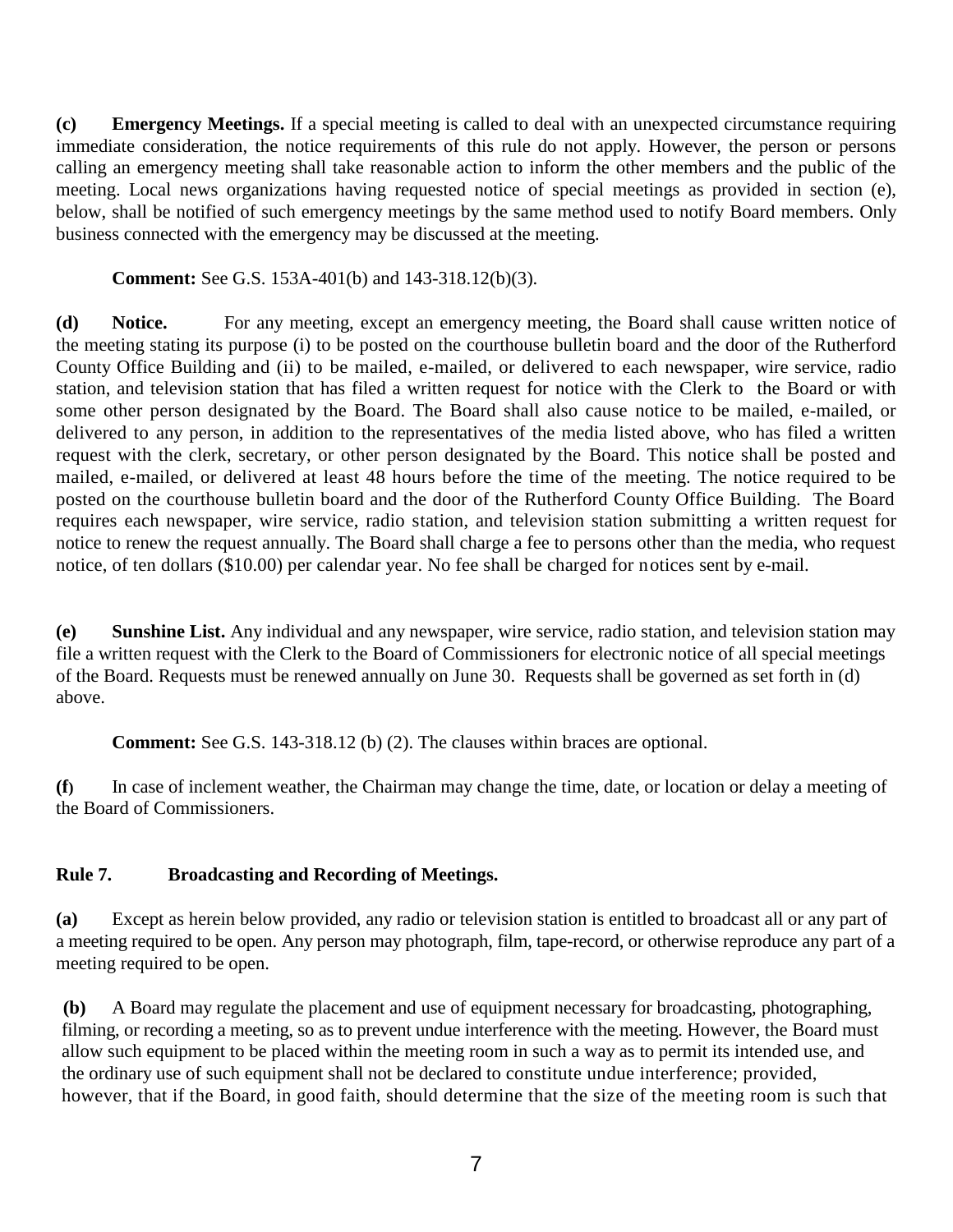all the members of the Board, members of the public present, and the equipment and personnel necessary for broadcasting, photographing, filming, and tape-recording the meeting cannot be accommodated in the meeting room without unduly interfering with the meeting and an adequate alternative meeting room is not readily available, then the Board, acting in good faith and consistent with the purposes of this Article, may require the pooling of such equipment and the personnel operating it; and provided further, if the news media, in order to facilitate news coverage, request an alternate site for the meeting, and the Board grants the request, then the news media making such request shall pay any costs incurred by the Board in securing an alternate meeting site.

# **Rule 8. Electronic Meetings; Written Ballots; Acting by Reference**

**(a) Electronic Meetings**. If a Board holds an official meeting by use of conference telephone or other electronic means, it shall provide a location and means whereby members of the public may listen to the meeting and the notice of the meeting required by this Article shall specify that location.

**(b) Written Ballots.** Except as provided herein, a Board may not vote by secret or written ballot. If a Board decides to vote by written ballot, each member of the body so voting shall sign his or her ballot; and the minutes of the Board shall show the vote of each member voting. The ballots shall be available for public inspection in the office of the Clerk to the Board immediately following the meeting at which the vote took place and until the minutes of that meeting are approved, at which time the ballots shall be destroyed.

**(c) Acting by Reference.** The members of the Board shall not deliberate, vote, or otherwise take action upon any matter by reference to a letter, number or other designation, or other secret device or method, with the intention of making it impossible for persons attending a meeting of the Board to understand what is being deliberated, voted, or acted upon. However, this rule does not prohibit a Board from deliberating, voting, or otherwise taking action by reference to an agenda, if copies of the agenda, sufficiently worded to enable the public to understand what is being deliberated, voted, or acted upon, are available for public inspection at the meeting.

### **V. Agenda**

### **Rule 9. Agenda.**

**(a)** The clerk to the Board shall prepare the agenda for each regular, special, and emergency meeting. request from any Board member, the County Manager, or the Clerk to the Board to have an item of business placed on the agenda for a regular meeting must be received by the Clerk on the Monday prior to the regular meeting at 5:00 P.M.

**(b)** The agenda packet shall include the agenda document, any proposed ordinances or amendments to ordinances, and supporting documentation and background information relevant to items on the agenda. Each item placed on the agenda must include the contact information of the person providing the item along with the date of the agenda. Any additional information provided for the item must also include the contact information and date of the agenda.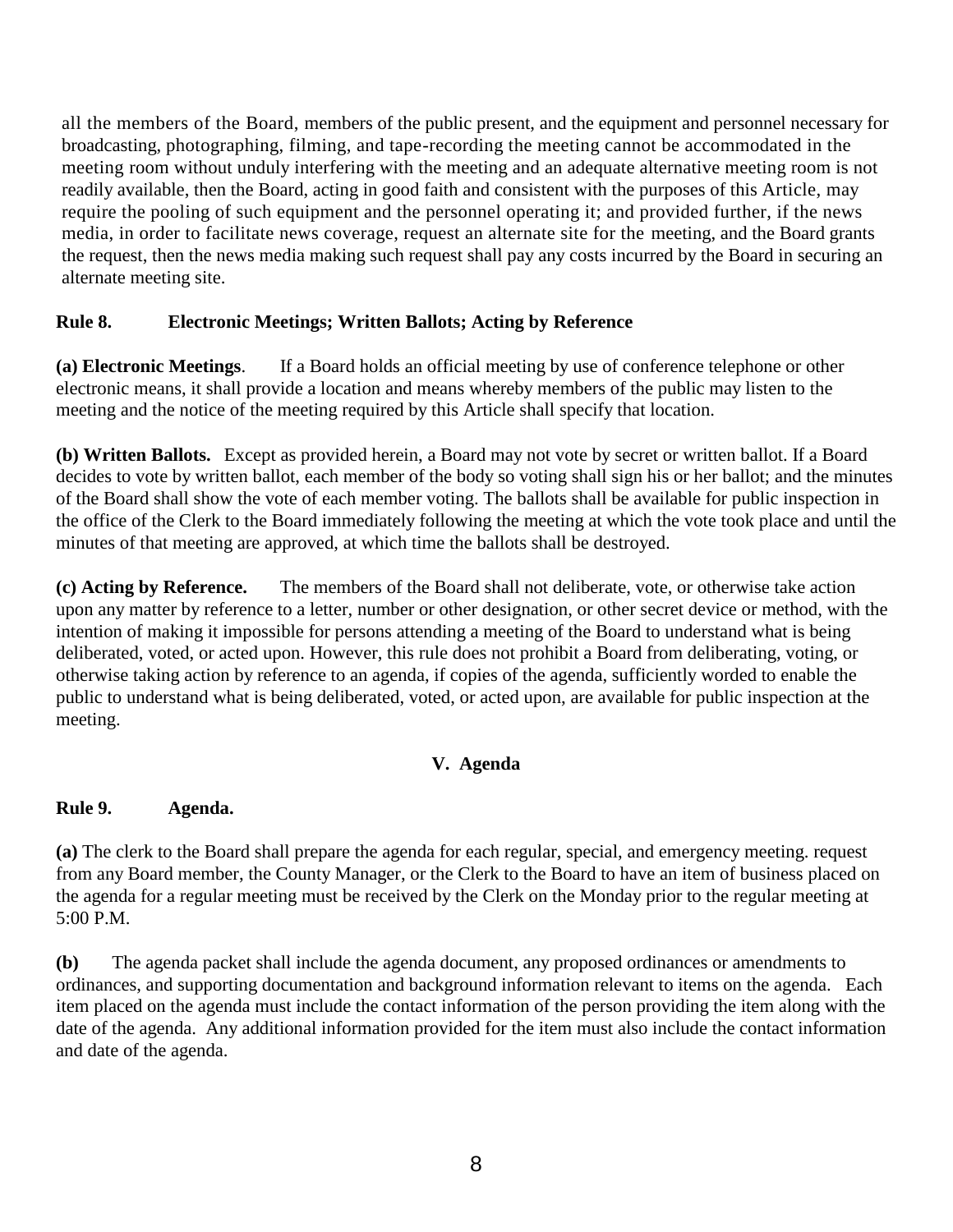A copy of the agenda packet shall be e-mailed or placed in individual Commissioners' mail boxes at the Rutherford County Office Building on the Wednesday prior to the regular meeting. Documents in the agenda packet, if not previously available for public inspection, shall become so when packets have been received by each Board member.

**(c)** The Board may, by majority vote, add an item not on the agenda.

**Comment:** Because of the increased volume and complexity of the matters they must consider, nearly all Boards use an agenda. Some Boards use an agenda only to organize the material and to give themselves an opportunity to study the issues before they meet. These Boards generally allow lastminute additions to the agenda by general consent, and this rule takes that approach. Other Boards use their agenda to control the length of meetings, and will often hold a work session before the regular meeting to ask questions and thoroughly explore the proposals to be voted on at the meeting. Generally these Boards **do** not allow late additions to the agenda unless an emergency exists. The manager may for convenience maintain a mailing list of interested parties wishing to receive a copy of the agenda regularly.

# **VI. Conduct of Debate**

**Rule 10. Powers of the Chair.** The chair shall preside at all Board meetings. To address the Board, a member must be recognized by the chair. The chair shall have the following powers:

- 1. To rule on points of parliamentary procedure, including the right to rule out of order any motion offered for patently obstructive or dilatory purposes;
- 2. To determine whether a speaker has gone beyond reasonable standards of courtesy in his or her remarks and to entertain and rule on objections from other members on this ground;
- 3. To call a brief recess at any time;
- 4. To adjourn in an emergency.

**Comment:** This rule replaces the question of order and appeal in *Robert's Rules of Order* hereinafter referred to as *RRO* and increases the chair's authority; his or her decisions regarding decorum in debate and rules of parliamentary procedure are final and cannot be appealed to the membership, and he or she has concurrent authority to declare a recess when necessary to "clear the air" and thus hold friction among the members to a minimum (in *RRO*, a recess can be taken only on a motion and vote by the members).

**Rule 11. Action by the Board.** The Board shall proceed by motion. Any member, including the chair, may make a motion.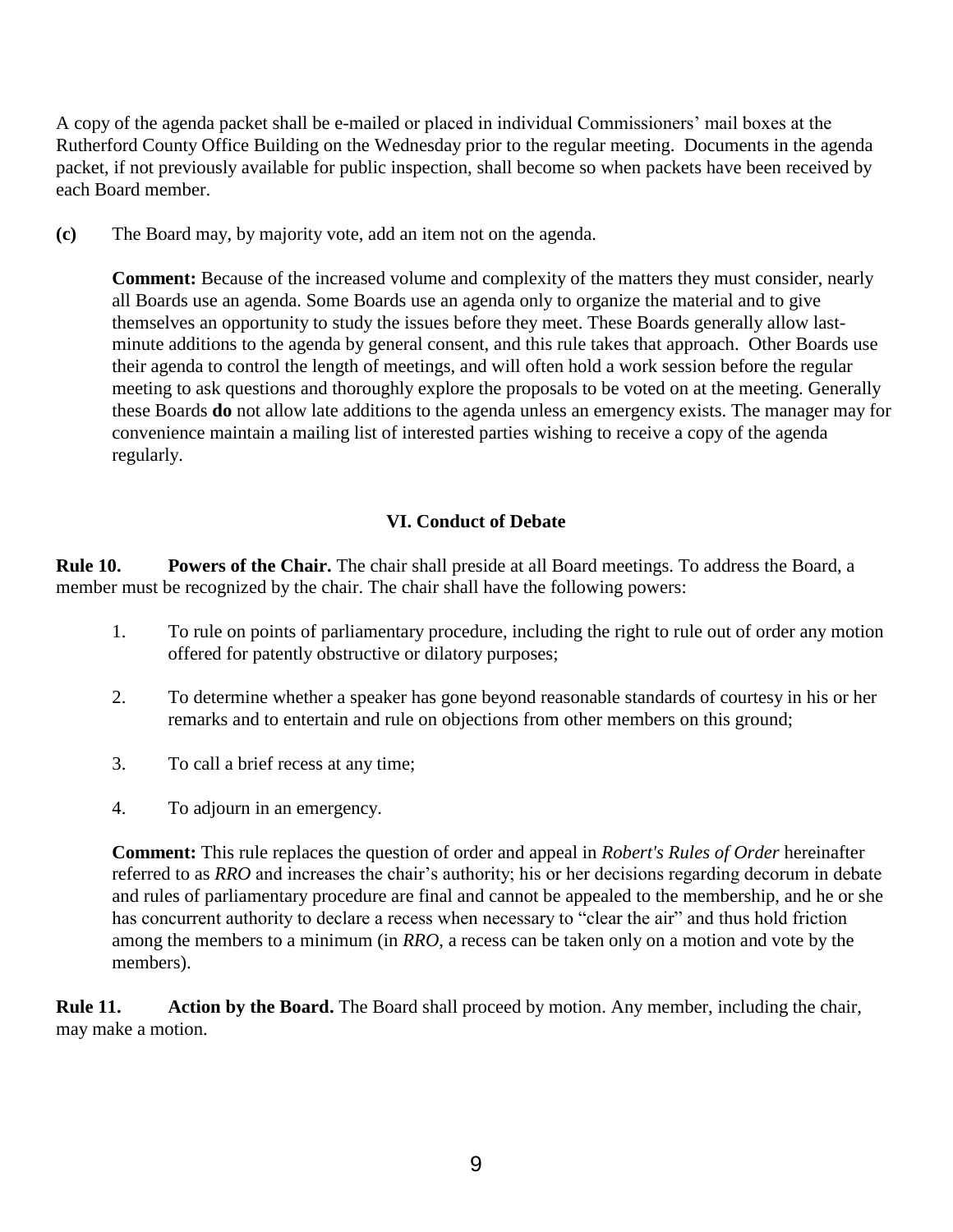# **Rule 12. Second Not Required.** A motion shall require a second.

**Comment:** The philosophy underlying the requirement of a second - that if a proposal is not supported by at least two members, it is not worth time to consider - does not apply to small Boards. One member of a five-member Board is 20 percent of the membership; larger bodies would not hesitate to discuss any matter having the support of such a large proportion of members

**Rule 13. One Motion at a Time.** A member may make only one motion at a time.

**Rule 14. Substantive Motion.** A substantive motion is out of order while another substantive motion is pending.

**Comment:** This rule sets forth the basic principle of parliamentary procedure to consider and deal with distinct issues one at a time. A new proposal may not be put forth until action on the preceding one has been concluded.

*RRO* does not refer to substantive motions as such; instead, it uses such adjectives as "main" or principal." "Substantive motion" is used here to underscore the distinction between it and the various procedural motions listed in Rule 20. Basically, a substantive motion is any motion other than the procedural motions listed in Rule 20. The possible subject of a substantive motion coextends with the Board's legal powers, duties, and responsibilities. Indeed, since Rule 14 provides that the Board proceed by motion the substantive motion is the Board's exclusive mode of action. The procedural motions detailed in Rule 20 set forth Board's various options in disposing of substantive motions.

**Rule 15. Adoption by Majority Vote**. A motion shall be adopted if approved by a majority of the votes cast, unless otherwise required by these rules or North Carolina laws.

**Rule 16. Debate.** The chair shall state the motion and then open the floor to debate, presiding according to these general principles in descending order:

- (1) The member making the motion or introducing the ordinance, resolution, or order may speak first.
- (2) A member who has not spoken on the issue shall be recognized before someone who has already spoken.
- (3) If possible, the debate shall alternate between opponents and proponents of the measure.

**Rule 17. Procedural Motions**. (a) In addition to substantive proposals, the procedural motions listed in section (b) of this rule, and no others, shall be in order. Unless otherwise noted, each motion is debatable, may be amended, and requires a majority vote for adoption.

**Comment:** This rule substantially departs from *RRO*. The following enumerations of procedural motions are exhaustive; if a procedural option is not listed, it is not available.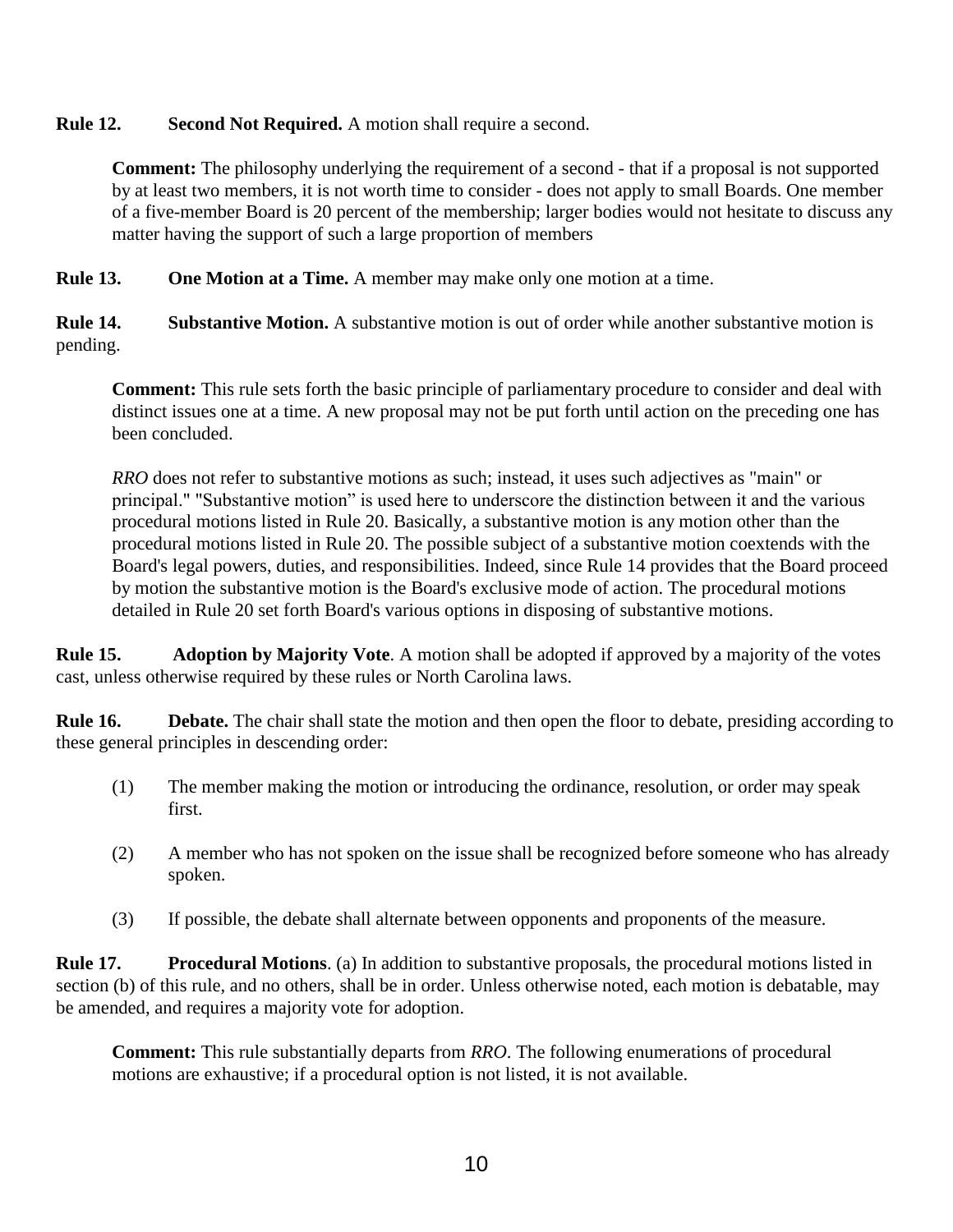(b) In order of priority (if applicable), the procedural motions are:

**Comment:** While a substantive motion is out of order if another substantive motion is pending, several procedural motions can be entertained in succession without necessarily disposing of the immediately pending one. Priority establishes which procedural motion yields to which - that is, what procedural motion may be made and considered while another is pending.

1. *To Adjourn.* The motion may be made only at the conclusion of action on a pending matter; it may not interrupt deliberation of a pending matter.

**Comment:** This motion differs from the R*RO* motion in several respects. In *RRO*, it is not debatable or amendable and can be made at any time, thus interrupting substantive deliberations. In view of the small number of members and the available procedures to limit debate, this rule allows debate and amendment of the motion to adjourn but allows this motion only when action on a pending matter is over. The motion to defer consideration or to postpone to a certain time or day may be used if the Board wants to adjourn before completing action on a matter.

2. *To Recess.*

**Comment:** *RRO* does not allow debate on this motion, but since the number of members is small and procedures to limit debate are available, this rule allows debate on the motion. As in *RRO*, the motion is in order at any time. Note that under Rule 12, the chair also has the power to call a brief recess.

3. *To Call to Follow the Agenda.* The motion must be made at the first reasonable opportunity or it is waived

**Comment:** This motion differs from the call for the orders of the day in *RRO*: it may be debated and must be made when an item of business deviating from the agenda is proposed, or the right to insist on following the agenda is waived for that item.

4. *To Suspend the Rules*. The motion requires a vote equal to a quorum.

**Comment:** This motion is like the one in *RRO* except that it is debatable and amendable, and the number of necessary votes is a quorum rather than two thirds. Thus if a Board has five members, three members (a quorum) must vote for the motion; if only three members are at a particular meeting, all three must vote for the motion in order to adopt it. It is in order when the Board wishes to do something that it may legally do but cannot without violating its own rules. The procedure will pose some problems for a three-member Board, as manipulating the rule to prevent one member from participating in deliberations is possible. Frequent use of the motion to prevent one member from presenting proposals or from speaking on an issue is of doubtful legality. A three-member Board may decide to require a unanimous vote to suspend the rules.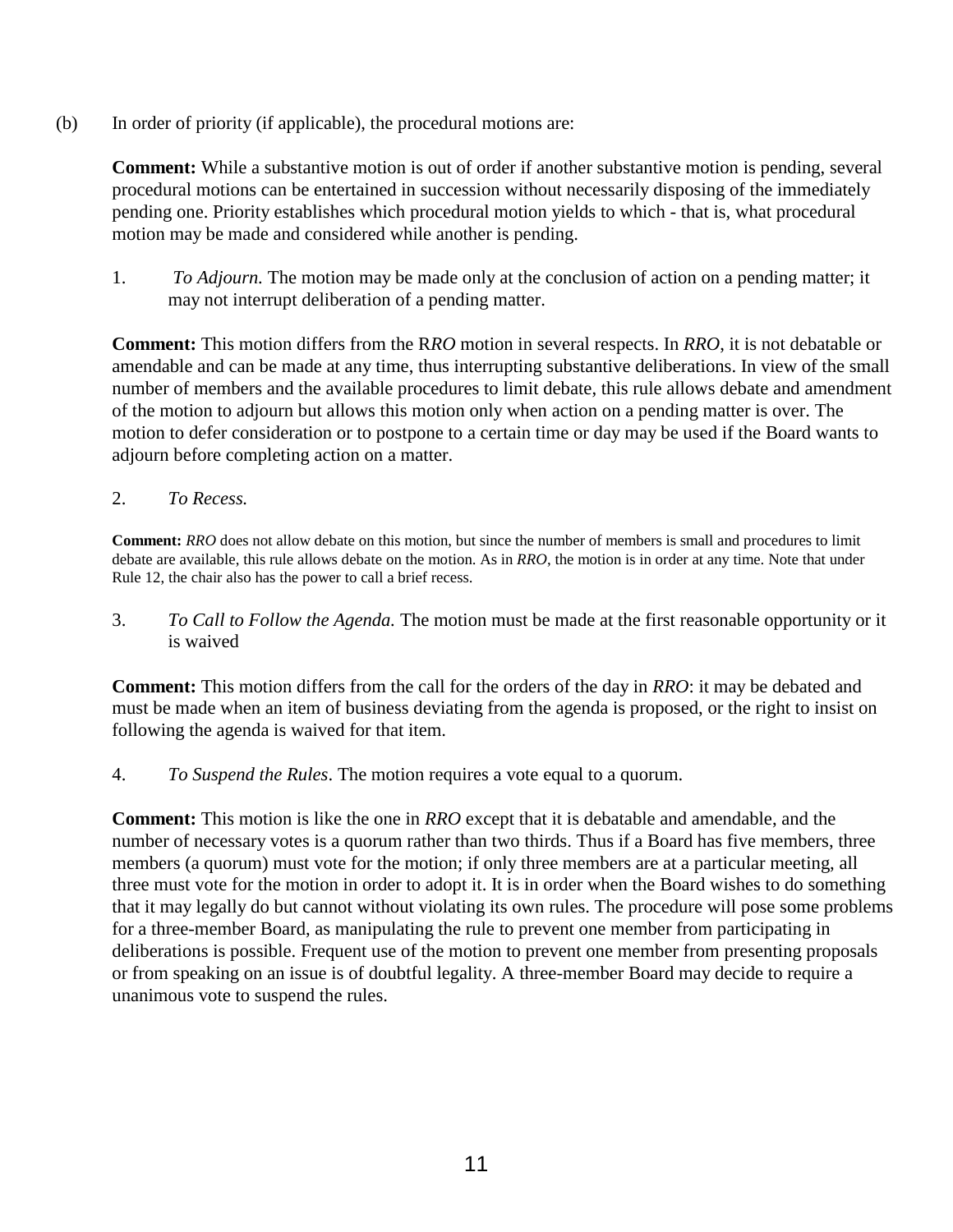# 5. *To Divide a Complex Motion and Consider it by Paragraph.*

**Comment:** This motion is like the division of a question and consideration by paragraph in *RRO* except that it is debatable.

6. *To Defer Consideration.* A substantive motion whose consideration has been deferred expires one hundred days thereafter, unless a motion to revive consideration is adopted.

**Comment:** This motion, which replaces the motion to lay on the table in RRO, was renamed to avoid confusion. It allows the Board temporarily to defer consideration of a proposal. It differs from *RRO* in that it may be debated and amended, and in that a deferred motion dies if not taken up by the Board (via a motion to revive consideration) within one hundred days of the vote deferring consideration (in *RRO* a motion Laid on the table dies at the end of that particular session of the assembly). One hundred days is the suggested time for deferring consideration because it is also the time within which a proposed ordinance must be enacted (see Rule 27).

7. *To Call the Previous Question*. The motion is not in order until there has been at least twenty minutes of debate and every member has had one opportunity to speak.

**Comment:**: This motion differs from the one in *RRO*. The *RRO* motion is always in order, is not debatable or amendable, and requires a two-thirds vote for adoption. Thus, it may compel an immediate vote on a proposal without any debate on the issue. Such a device may be necessary to preserve efficiency in a large assembly, but with a small Board, a minimum period of debate on every proposal strikes a better balance between efficiency and effective representation by all members. Since every member will have an opportunity to speak, the debate may be ended by a majority vote.

8. *To Postpone to a Certain Time or Day.*

**Comment:** This motion allows the Board to defer consideration to a specified time or day and is appropriate when more information is needed or the deliberations are likely to be lengthy.

9. *To Refer to Committee.* Sixty days after a motion has been referred to committee, the introducer may compel consideration of the measure by the entire Board, regardless of whether the committee has reported the matter back to the Board.

**Comment:** This motion is like the motion in *RRO* except that the introducer's right to compel consideration by the full Board after a specified time prevents using the motion to defeat a proposal by referring it to a committee intending not to act. If the Board does not use committees, this rule is unnecessary.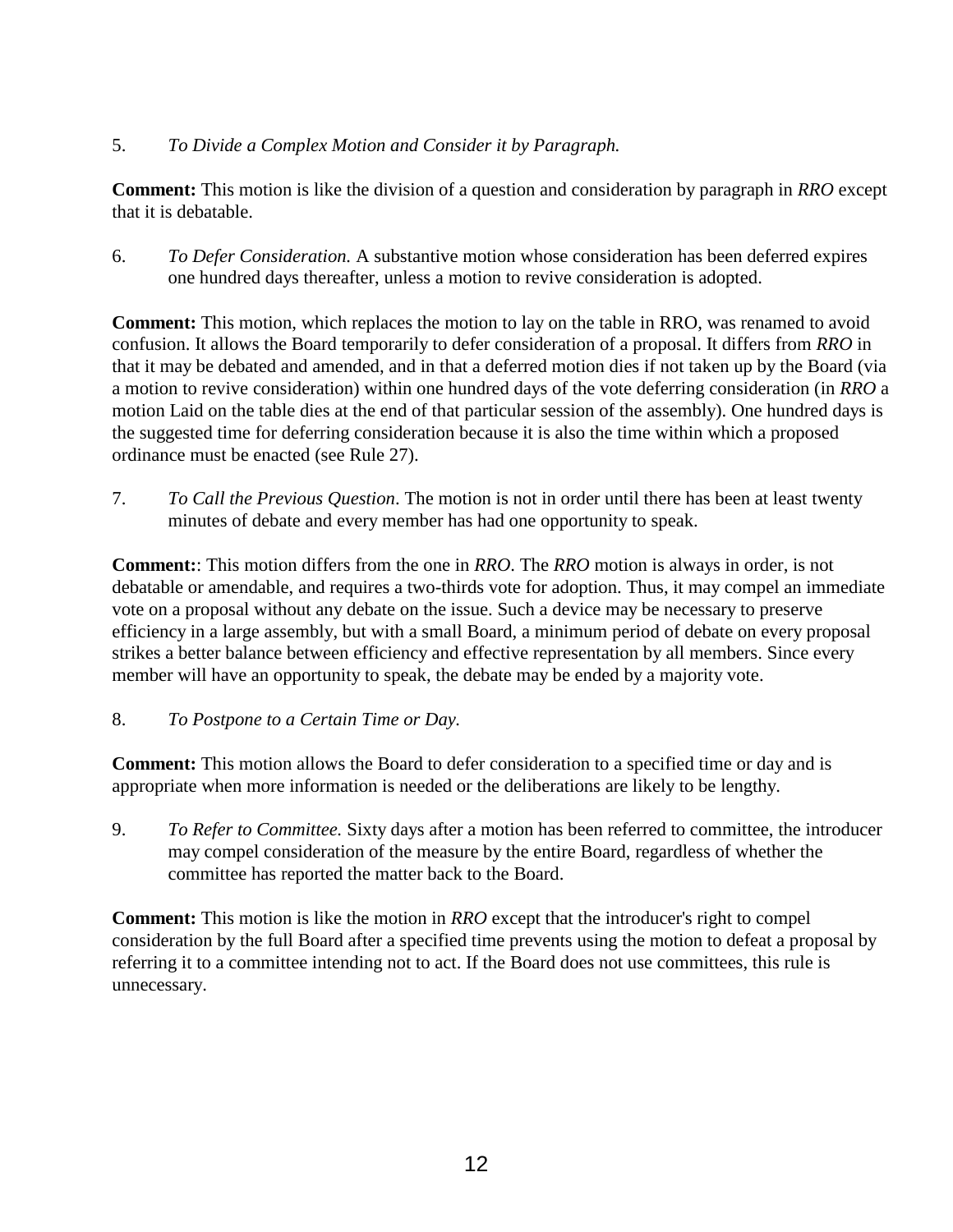10. *To Amend.* An amendment to a motion must be germane to the subject of the motion, but it may not achieve the opposite effect of the motion. There may be an amendment to the motion and an amendment to an amendment, but no further amendments. Any amendment to a proposed ordinance shall be reduced to writing.

**Comment:** This motion is like the motion in *RRO* except for the additional requirement for written amendments to proposed ordinances.

11. *To Revive Consideration.* The motion is in order at any time within one hundred days of a vote deferring consideration. A substantive motion on which consideration has been deferred expires one hundred days after the deferral, unless a motion to revive consideration is adopted.

**Comment:** This motion replaces the motion to take up from the table in *RRO* and was renamed to avoid confusion. It may be debated and amended; the motion in *RRO* may not. If the motion to revive consideration is not successful within [one hundred] days of the original deferral, the substantive motion expires. The subject matter of the motion may be brought forward again by a new motion.

12. *To Reconsider.* The motion must be made at the same meeting where the original vote was taken, and by a member who voted with the prevailing side. It cannot interrupt deliberation on a pending matter but is in order any time before adjournment.

**Comment:** According to *RRO*, the motion may be made at the same meeting or on the next legal day and may interrupt deliberation on another matter. The rule here does not allow reconsideration of a vote once the meeting adjourns. A member wishing to reserve an action of a previous meeting may take a motion or introduce a new ordinance having the opposite effect.

13. *To Prevent Reconsideration for Six Months.* The motion shall be in order only immediately following the defeat of a substantive motion. It requires a vote equal to a quorum and is valid for six months or until the next regular election of county commissioners, whichever occurs first.

**Comment:** This clincher motion prevents the same motion from being continually introduced when the subject has been thoroughly considered. Because this motion curtails a member's right to bring a matter before the Board, a vote equal to a quorum is required. As with every other motion, a clincher may be dissolved by a motion to suspend the rules. Six months is merely a suggested time; the Board may shorten or lengthen this as it sees fit. The motion is not effective beyond the next regular election, in order to give the new Board a clean slate.

**Rule 18. Withdrawal of Motion.** A motion may be withdrawn by the introducer at any time before the chair puts the motion to a vote.

**Comment:** R*RO* provides that once a motion has been stated by the chair for debate. it cannot be withdrawn without the assembly's consent - a procedure unnecessary for a small Board.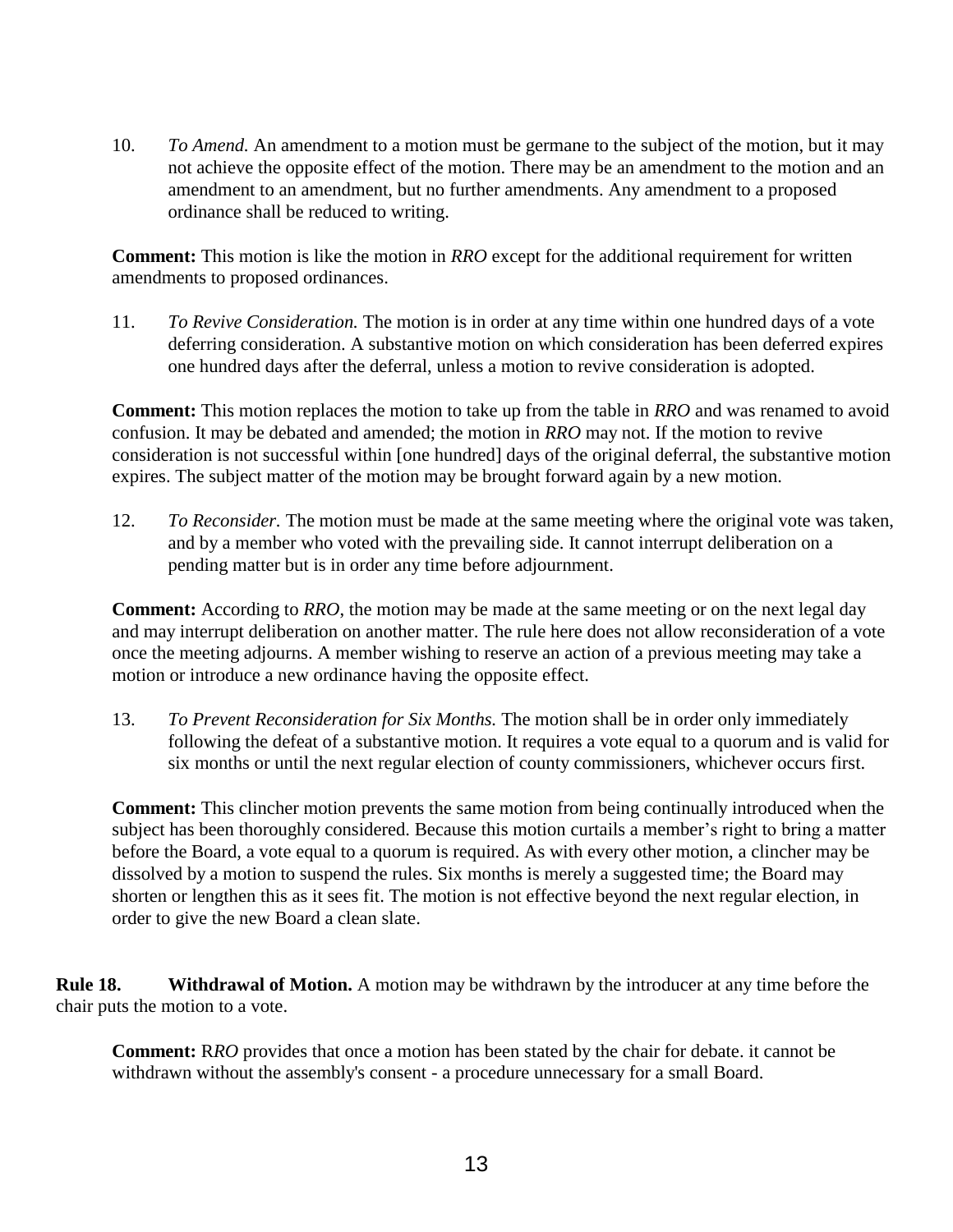**Rule 19. Duty to Vote.** It is the duty of each member to vote unless excused by a majority vote according to law. The Board may excuse members from voting on matters involving their own financial interest or official conduct. A member wishing to be excused from voting shall so inform the chair, who shall take a vote of the remaining members. A member who fails to vote, not having been excused, shall be recorded as voting in the affirmative.

**Comment:** G.S. 153A44 provides that Board members have a duty to vote, but does not state the remedy for failure to do so. Many Boards record all members as voting yes or any matter put to a vote unless members audibly vote no. A few Boards reverse the presumption and record members as voting no unless they audibly vote yes.

**Rule 20. Introduction of Ordinances, Resolutions, and Orders.** A proposed ordinance shall be deemed introduced at the first meeting where it is on the agenda regardless of whether it is actually considered by the Board and its introduction shall be recorded in the minutes.

**Comment:** GS 153A-45 provides that an ordinance may not be finally adopted at the meeting where it is introduced except by unanimous vote; the definition of introduction therefore is important because it makes a difference in the number of votes required to adopt an ordinance. No North Carolina judicial decisions have addressed the question of when an ordinance is considered to have been introduced. This rule assumes that a measure is introduced when it has been formally presented to the Board through an approved agenda. An alternative would be to consider introduction to have taken place only when the Board begins to consider the measure, in which case this rule should be revised to read as follows: "A proposed ordinance shall be deemed introduced at the first meeting where it is actually considered by the Board."

**Rule 21. Adoption, Amendment, or Repeal of Ordinances.** To be adopted at the meeting where it is first introduced, an ordinance or an action with the effect of an ordinance, or any ordinance amending or repealing an existing ordinance (except the budget ordinance, a bond order, or another ordinance requiring a public hearing before adoption) must be approved by all members of the Board of commissioners. If the proposed measure is approved by a majority but not all the members of the Board, or if the measure is not voted on at that meeting, it shall be considered at the next regular meeting of the Board. If it then or any time thereafter within one hundred days of its introduction receives a majority of the votes cast, the measure is adopted.

**Comment:** See GS. 153A 15. See also GS. 153A46, which requires franchise ordinances to be adopted at two regular meetings.

**Rule 22. Quorum.** A majority of the Board membership shall constitute a quorum. The number required for a quorum is not affected by vacancies. If a member has withdrawn from a meeting without being excused by majority vote of the remaining members, he or shall be counted as present for the purposes of determining whether a quorum is present. The Board may compel the attendance of an absent member by ordering the sheriff to take the member into custody.

**Comment:** See GS. 153A43. Compelling the attendance of a member by ordering the sheriff to take him or her into custody is an extraordinary remedy to be used when a member obstinately refuses to attend